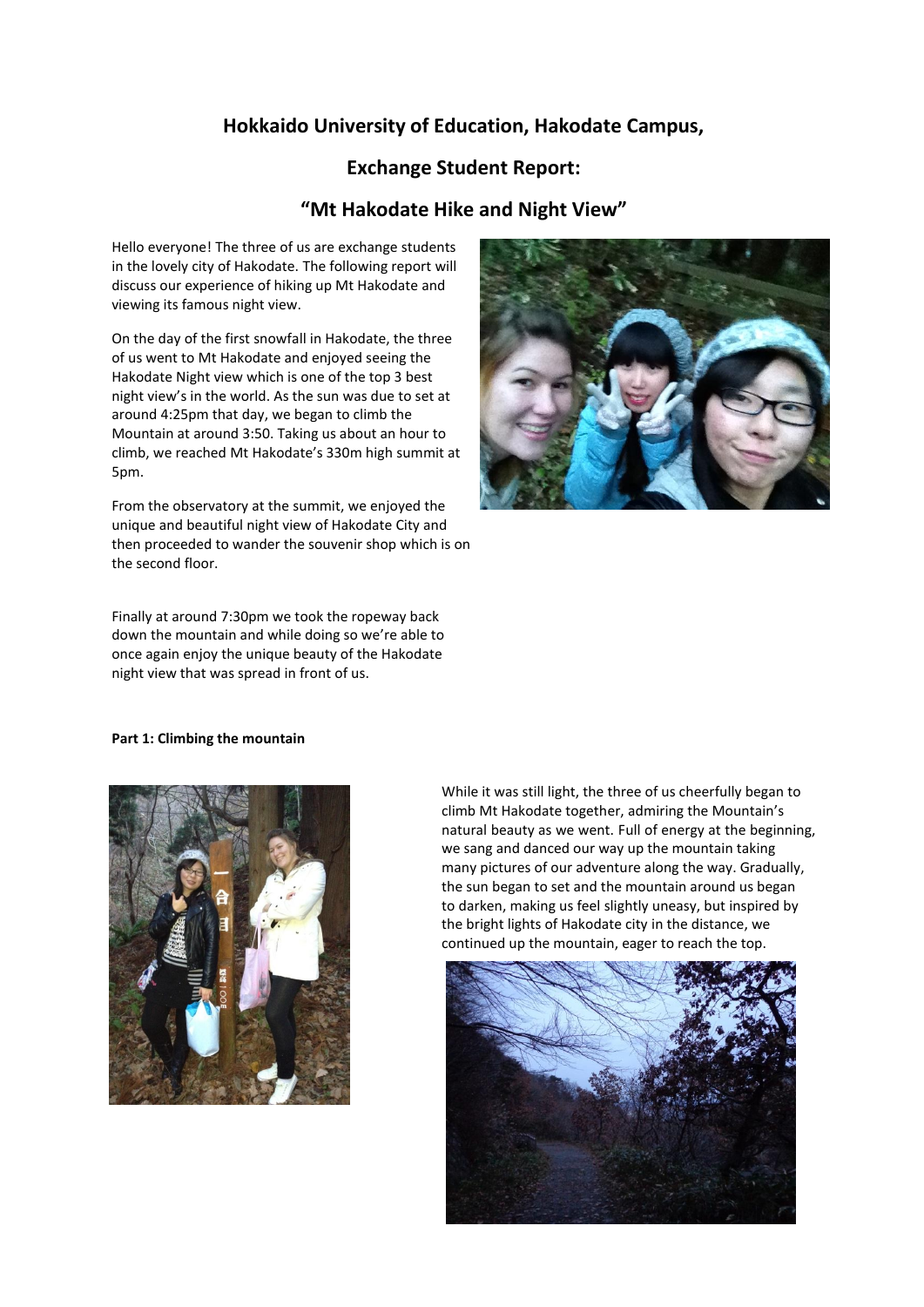#### **Part 2: Night view**

Laughing and talking as we walked, it took us about an hour to reach the summit. At the summit tourists from all over Japan and around the world were gathered in the warmth of the observatory, to admire the beauty of this night scene. Everyone seemed impressed with the view they saw. The three of us enjoyed chatting and taking a number of pictures as we admired the magical view of this city which we have come to call home.







#### **Part 3: Souvenirs**

One thing that you should know about Japan is that they love souvenirs. If you visit any famous place in Japan there will definitely be a shop selling key rings, food souvenir's specific to the area and many other things. So naturally, the three of us figured we better visit the souvenir shop while we were on the mountain. They sell many beautifully packaged sweets unique to



the Hokkaido area such as the popular Shiroi Koi-bito and the Rokkatei brand chocolates. We bought some biscuits called Marusei Butter Sandwich. They have butter and sultanas between the biscuits and taste absolutely delicious. From Key chains, to pens, and snacks to proper food, the souvenir store sells a number of other Hakodate specialties, so we recommend that you definitely take the time to browse the souvenir store at the top of Mountain.